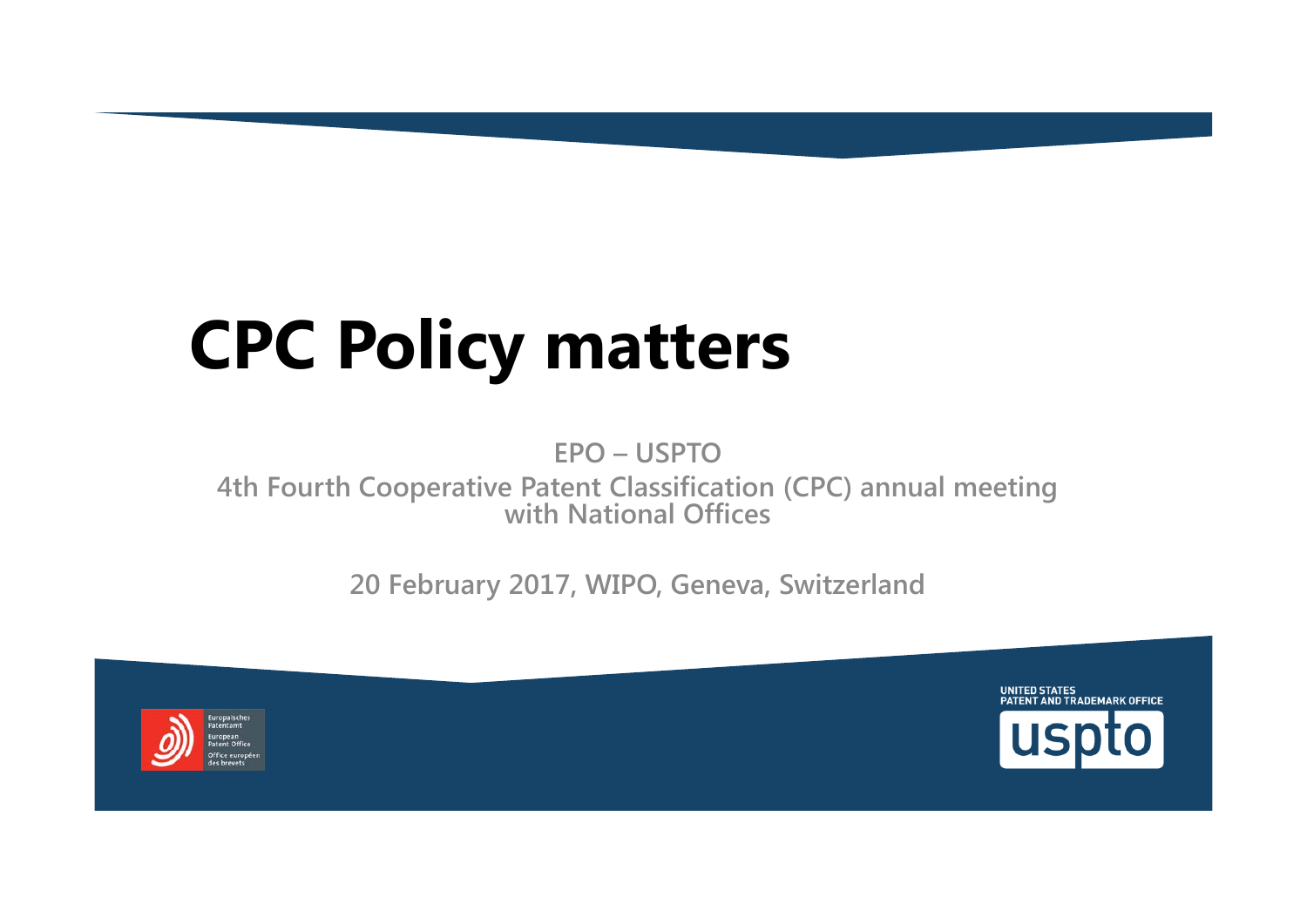# **Agenda**

- •**Use of the latest version of the scheme**
- $\bullet$  **Reclassification**
	- of backfile
	- of national collections after revisions
		- » reclassification scenarios
		- » working lists
		- » results lists
	- soft deletion of invalid symbols
- $\bullet$ **Classification of Utility Models**
- •**Classification of PCT applications for ISAs**
- $\bullet$ **PCT circulaire on National Classification**
- •**Use of CPC-CE by National Offices in the future (USPTO)**



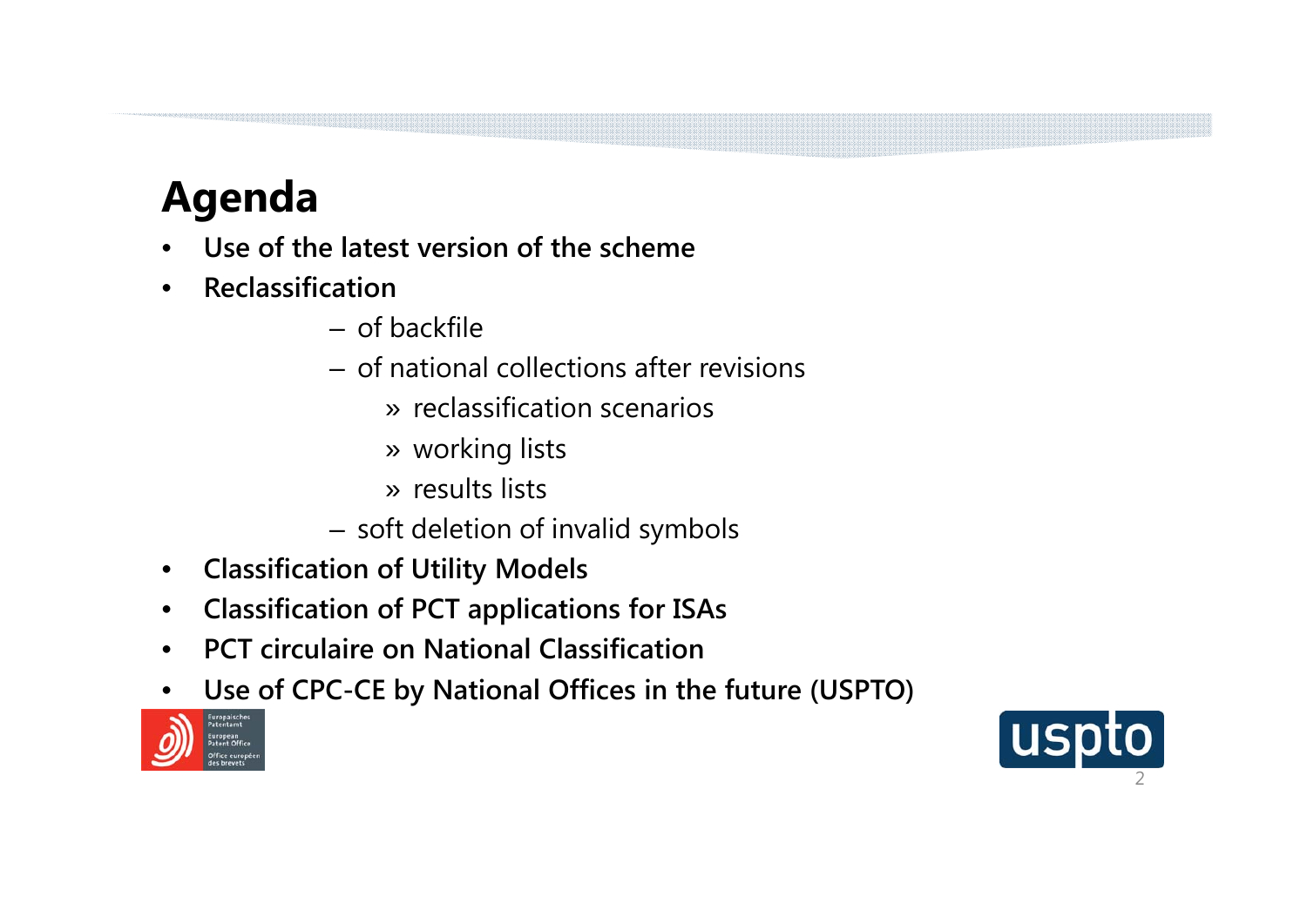### **Use of the latest version of the scheme**

- **Around 4 CPC revisions per year**
- $\bullet$ **One month pre-release time**



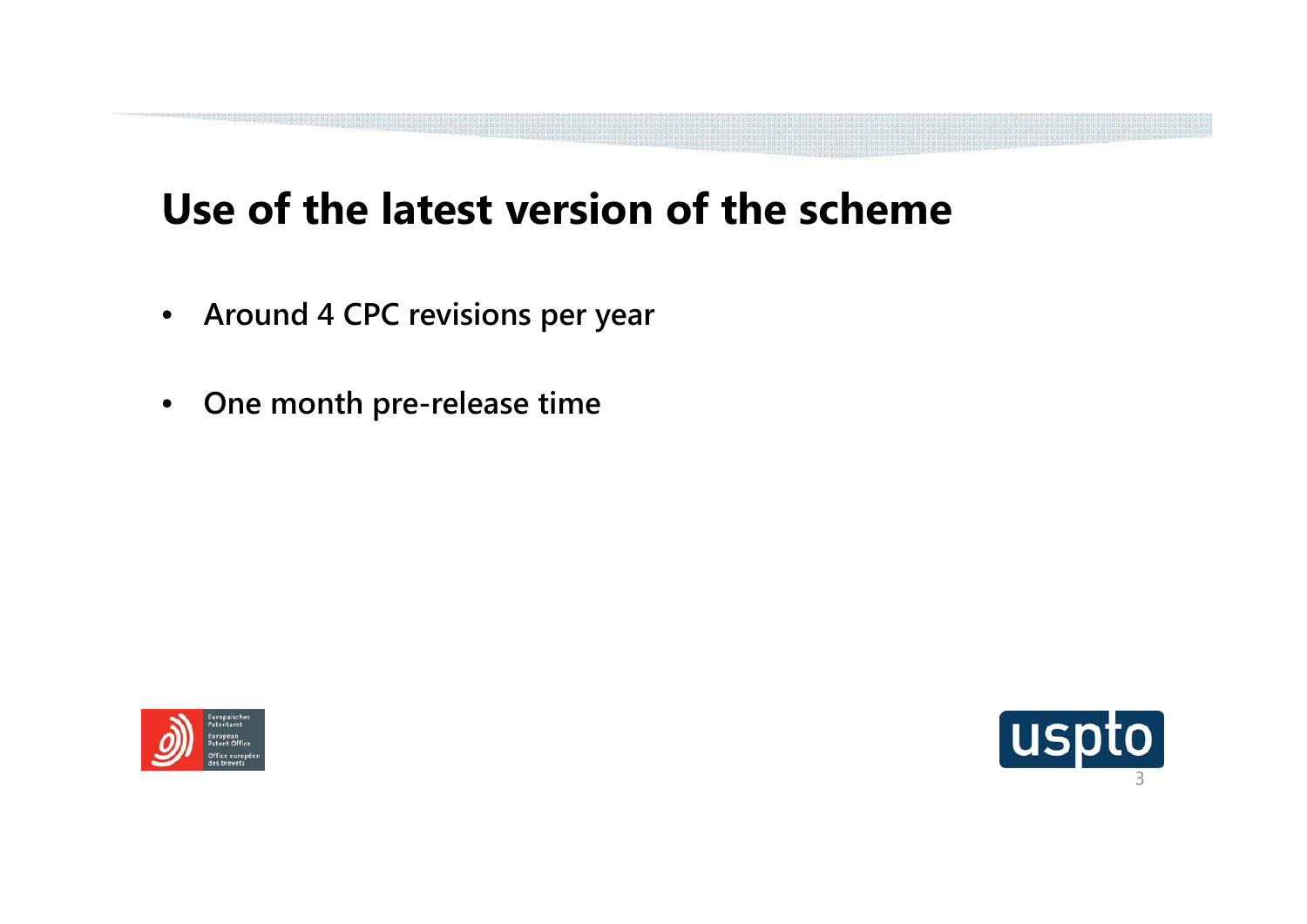# **Backfile classification of national collections**

**Classification of backfile**

- Desired
- $-$  Can be done progressively, e.g. 2015-2016, then 2013-2014, etc.  $\,$
- Most important is to inform users of coverage



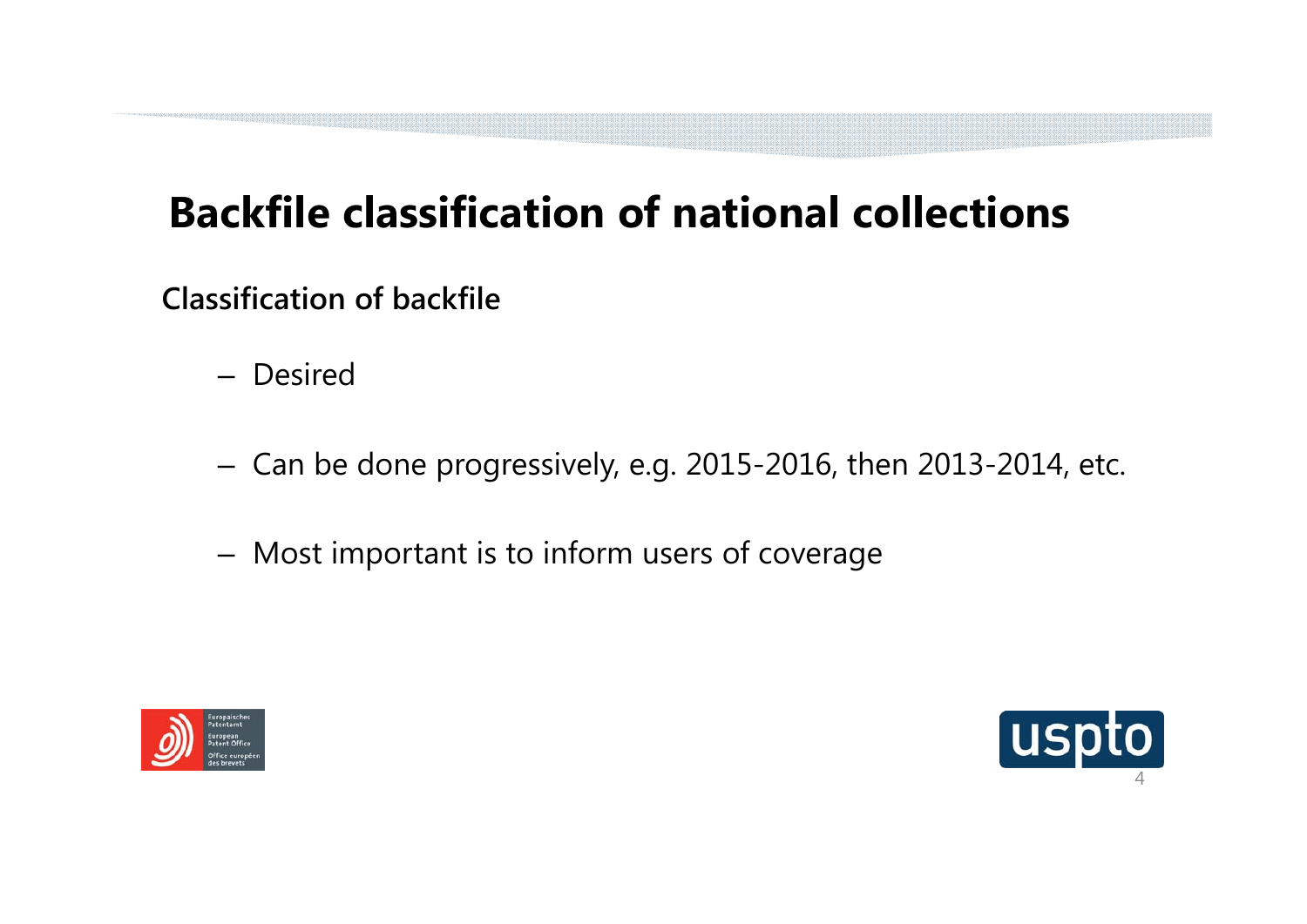## **Reclassification of national collections after CPC revisions**

- $\bullet$  **Scenarios**
	- 1. Families with documents from EPO, USPTO and any other XX office
	- 2. Families with unique documents from an office not part of EPO's/USPTO's core collection e.g. XX
	- 3. Families with documents from more than one office not part of EPO's/USPTO's core collection, e.g. XX and YY



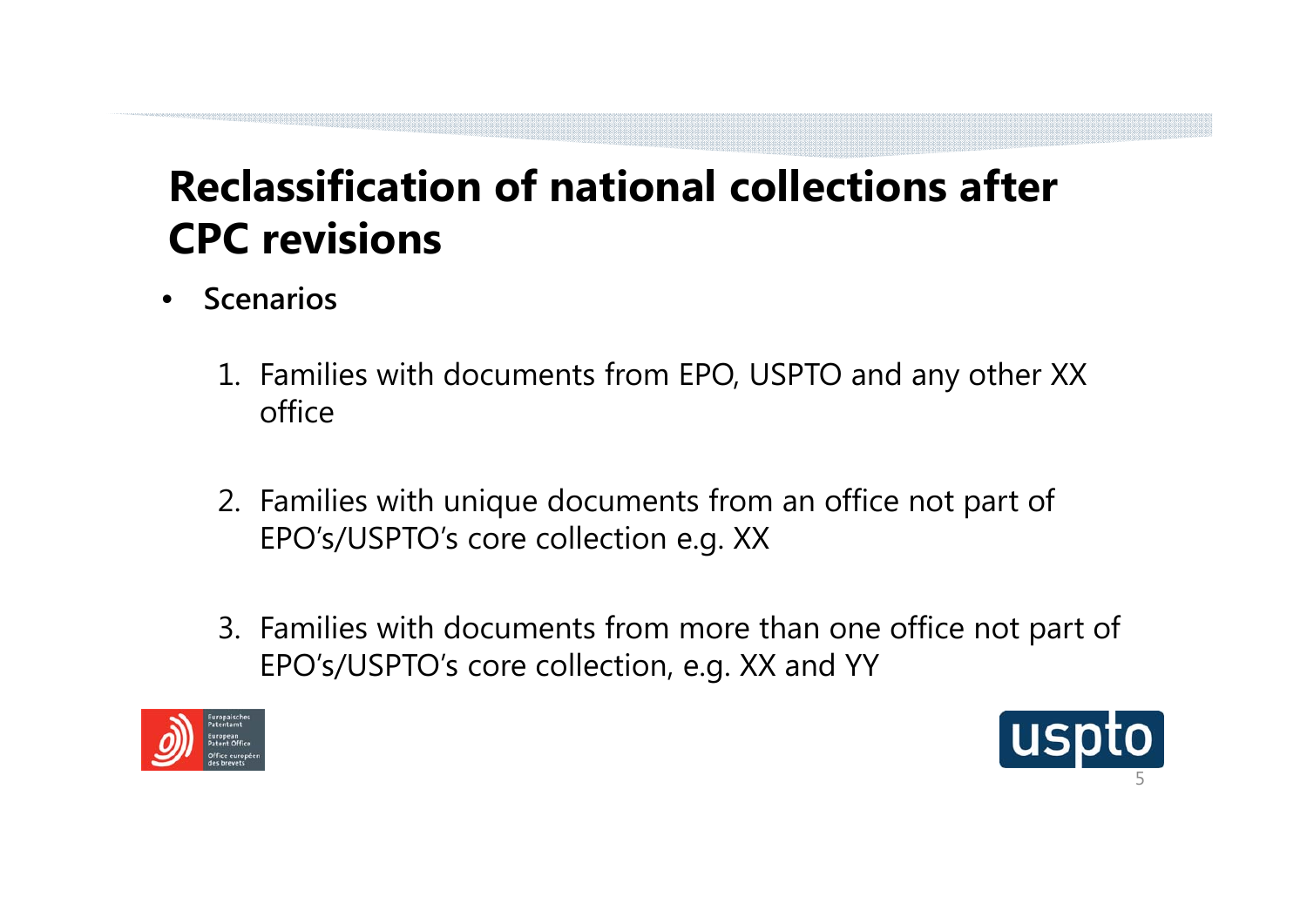# **Reclassification scenariosRevision Concordance List (RCL)**



**Reclassification from A01B1/02 A01B1/06**



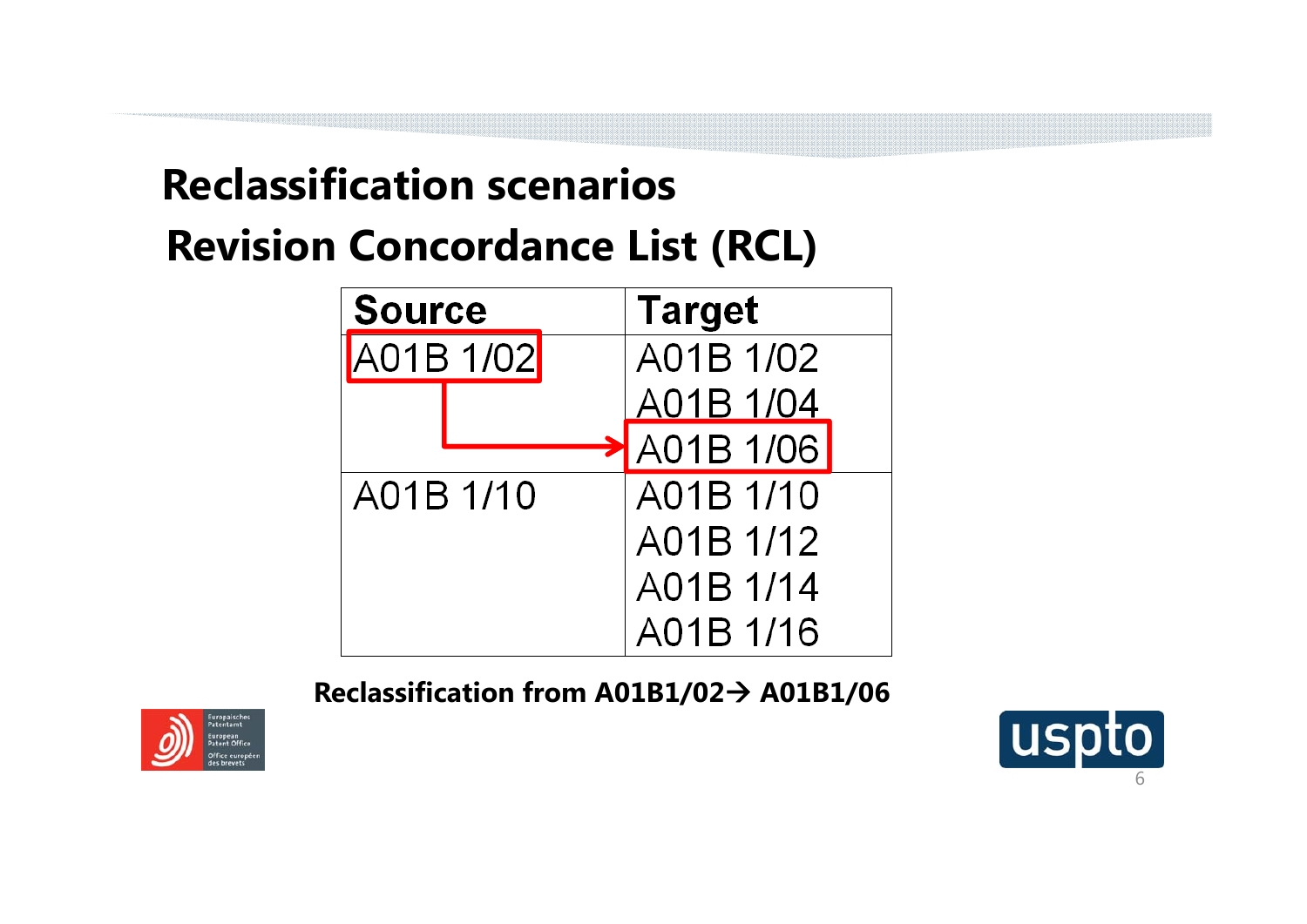# **Reclassification scenario 1: (Family: EP, US, XX)**

**EPO or USPTO reclassifies the family on behalf of all offices**



7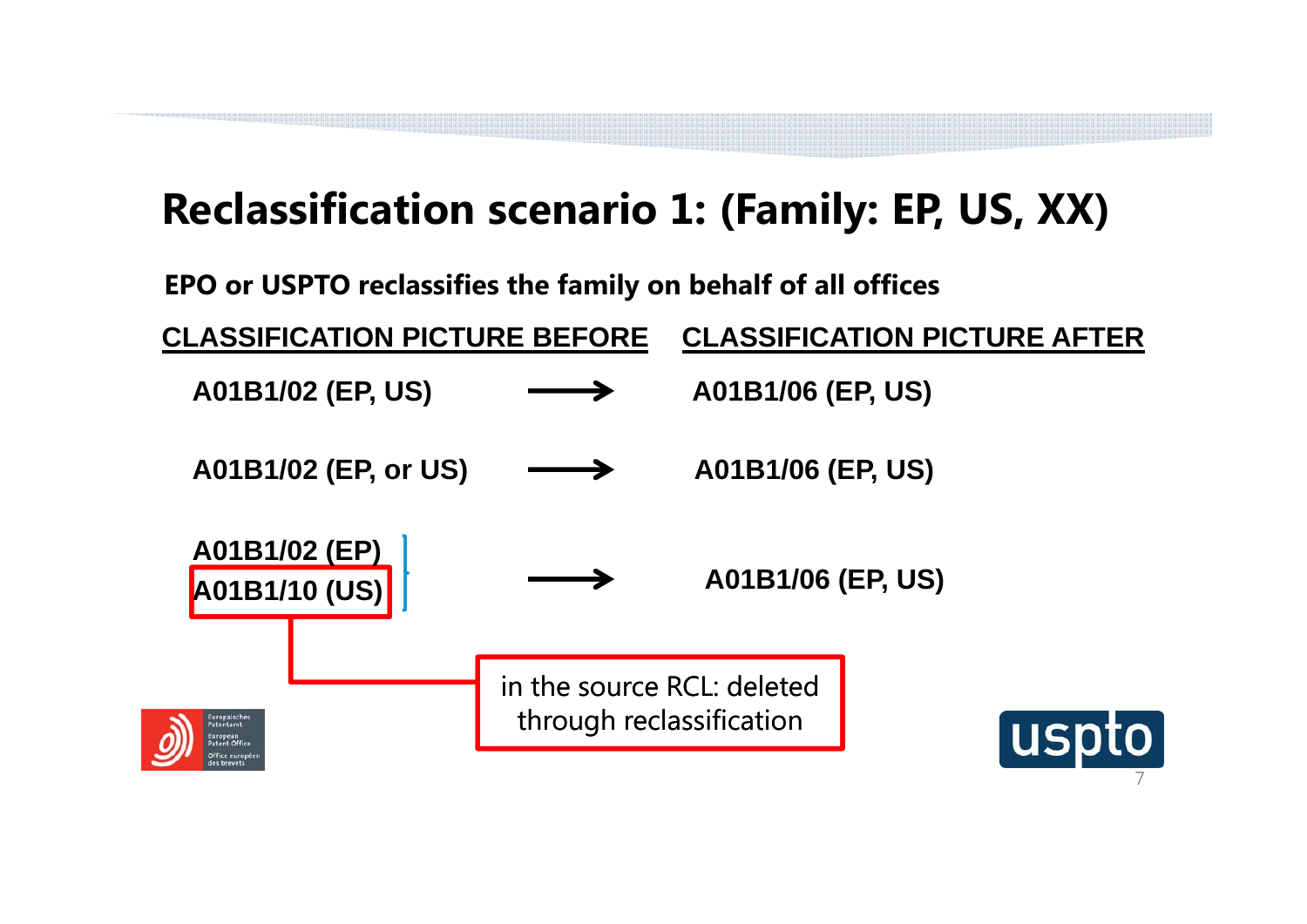# **Reclassification scenario 1: (Family: EP, US, XX)**

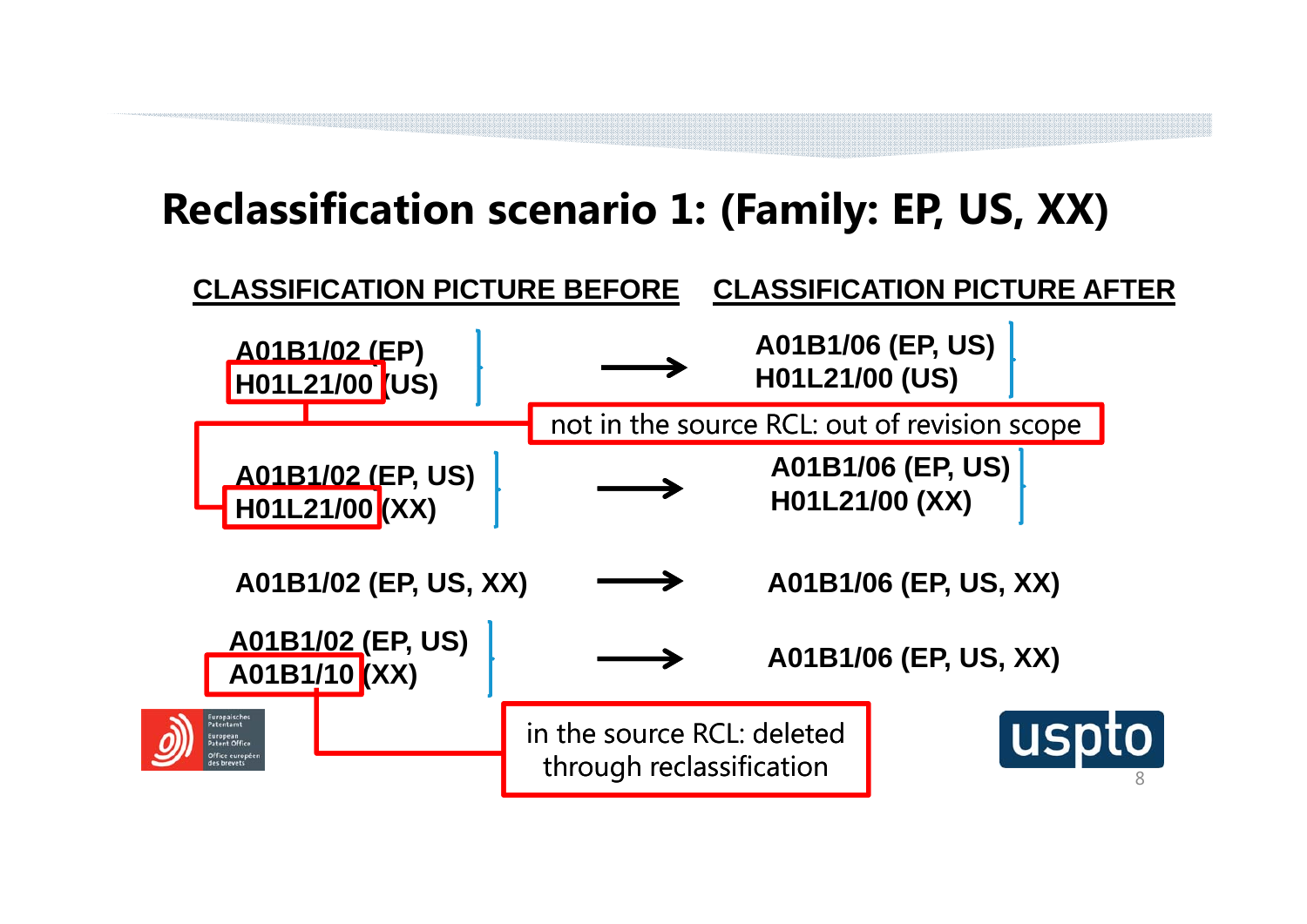# **Reclassification scenario 2: (Family: XX only)**

- $\bullet$ A Working List (WL) will be created for Office XX with unique documents
- $\bullet$ Office XX will reclassify e.g.

**A01B1/02 (XX) A01B1/06 (XX)**



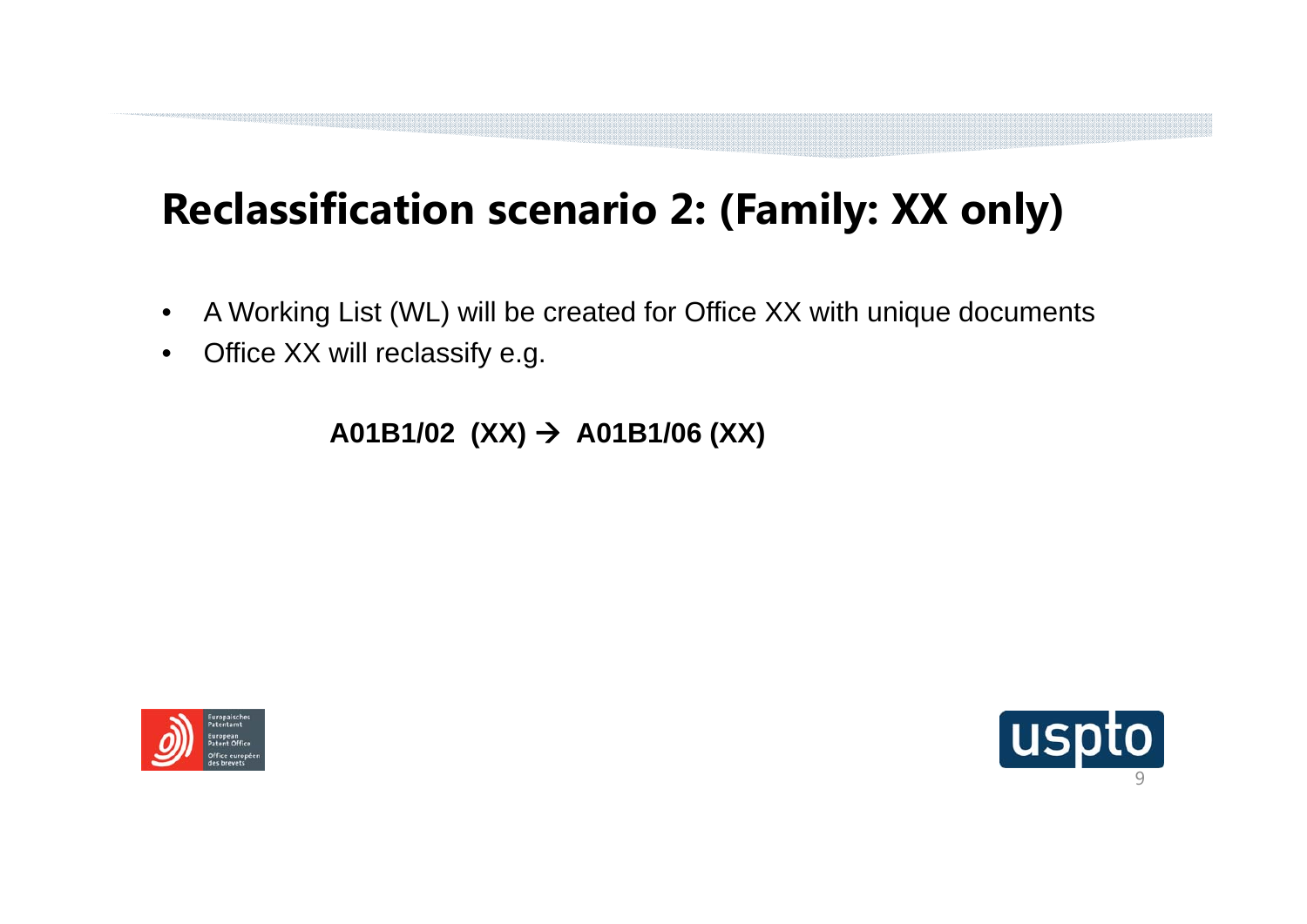#### **Reclassification scenario 3: (Family: XX, YY) (no EPO or USPTO family member present)**

- $\bullet$  **Options:**
	- 1. Both offices XX and YY reclassify (family present in working lists of XX and YY). The result may be e.g.

```
A01B1/02 (XX, YY) 
A01B1/06 (XX, YY)
```
or

```
A01B1/02 (XX, YY) 
A01B1/04 (XX) 
                  A01B1/06 (YY)
```


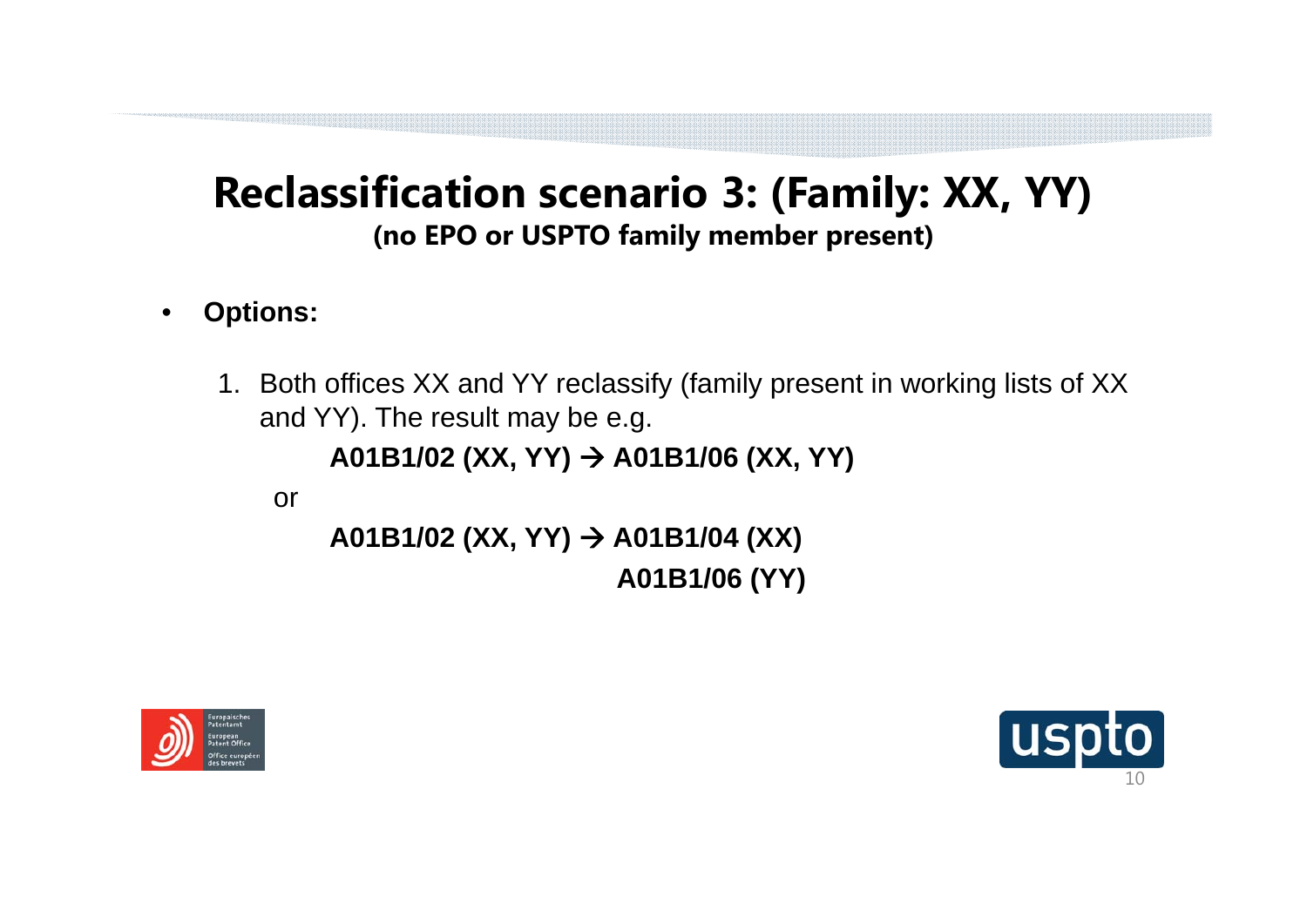#### **Reclassification scenario 3: (Family: XX, YY) (no EPO or USPTO family member present)**

2. Only one office reclassifies for both XX and YY e.g. XX (family present in working list of XX only)

**A01B 1/02 (XX, YY) A01B 1/06 (XX, YY)**

3. USPTO reclassify (use of Machine Translation)

**A01B 1/02 (XX, YY) A01B 1/06 (US, XX, YY)**



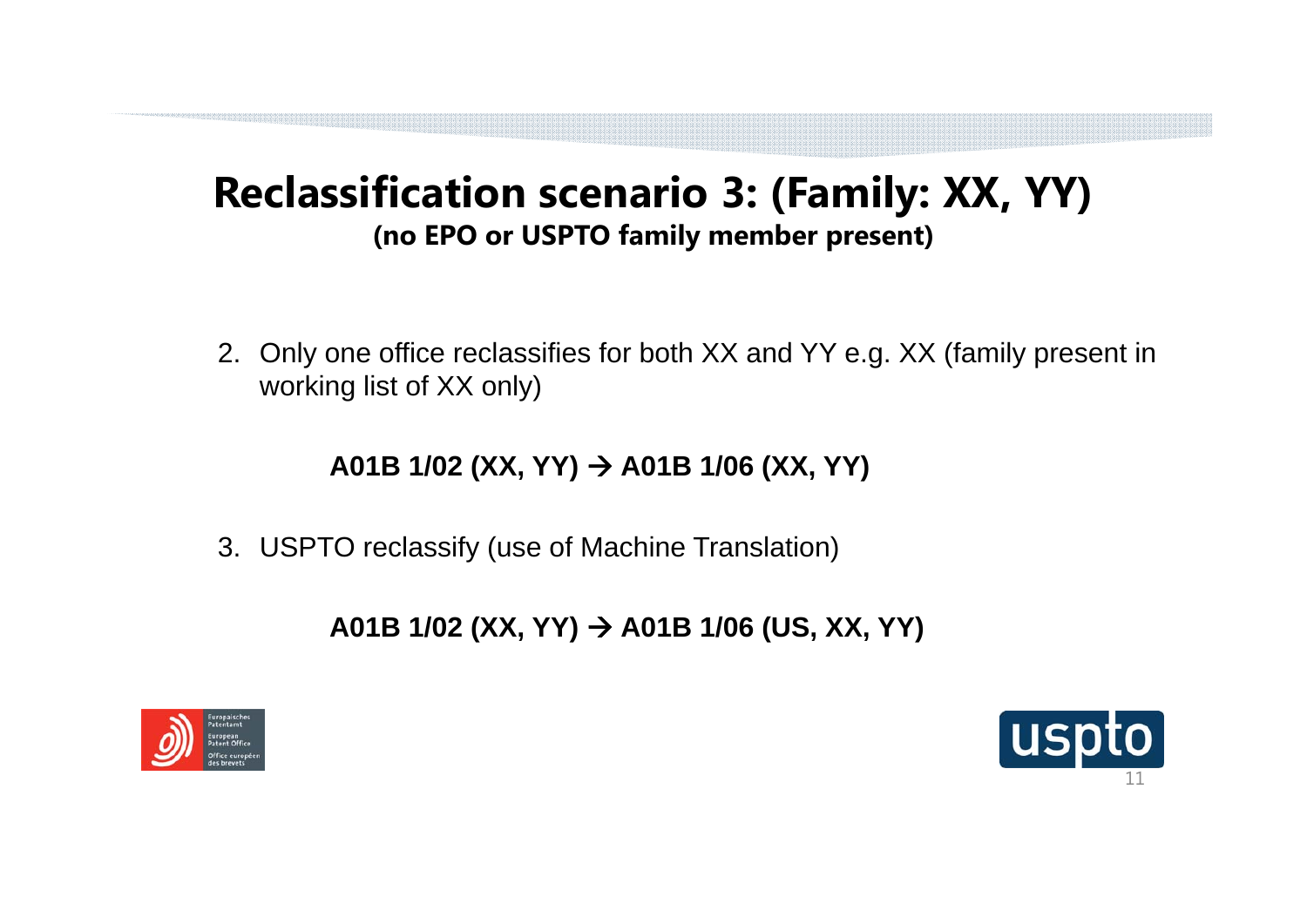# **Reclassification Working Lists**

**Plan is that for each revision project, reclassification working lists will be made available on the CPC-CE:**

- $\bullet$ **Full reclassification Working List (for information)**
- $\bullet$ **Working List of unique documents per office XX**
- $\bullet$ **Working List with all families having a family member from office XX**



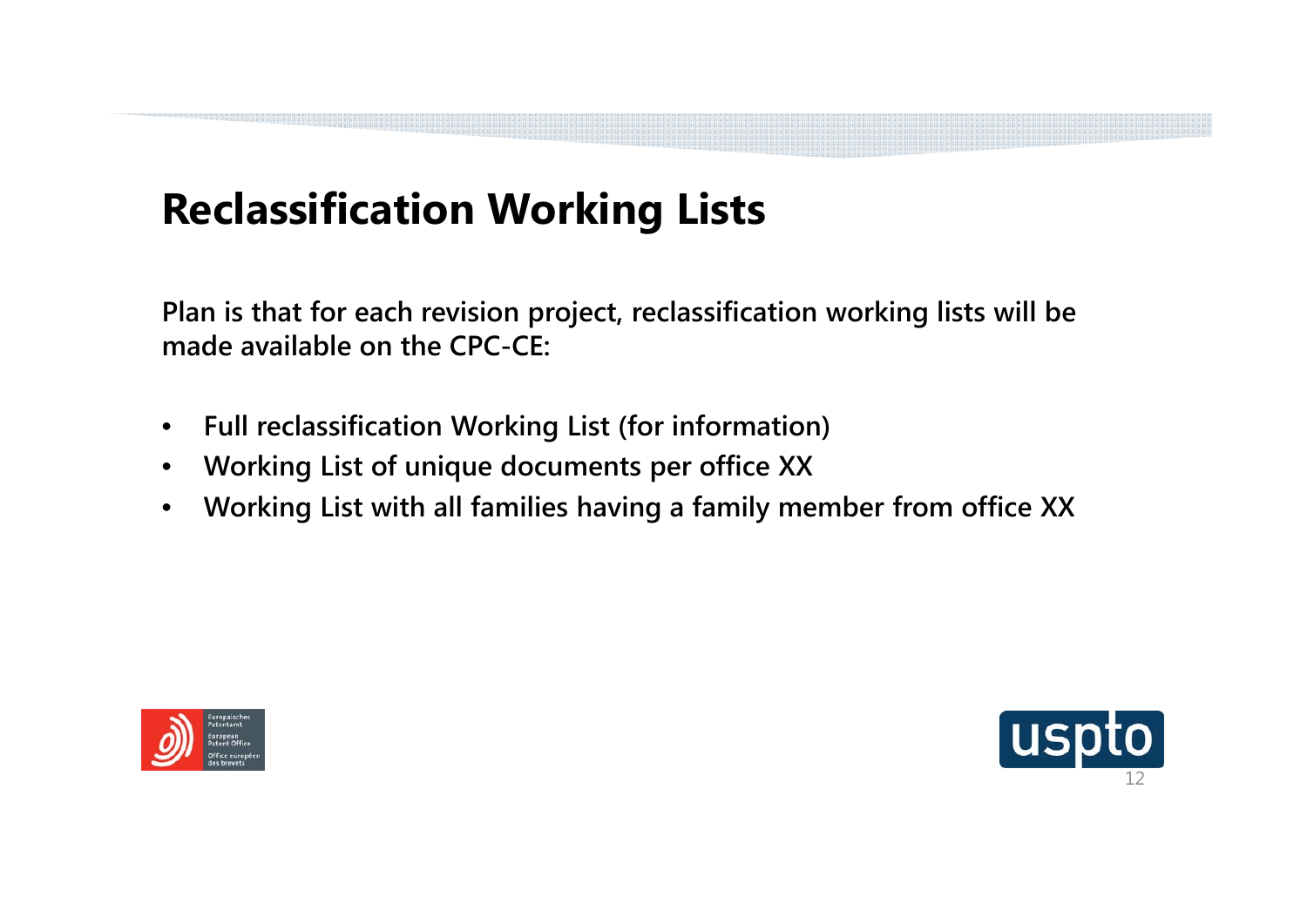### **Results Lists**

 $\bullet$  **For any family that the EPO, USPTO or any other office reclassify, office XX will receive a Results List of the kind:**

**XX document number Allocations Before Allocations After**

- • **Office XX can:** 
	- either accept the allocations provided by the EPO, the USPTO or the other office, or
	- reclassify the XX documents and provide the new allocations back to the EPO/USPTO



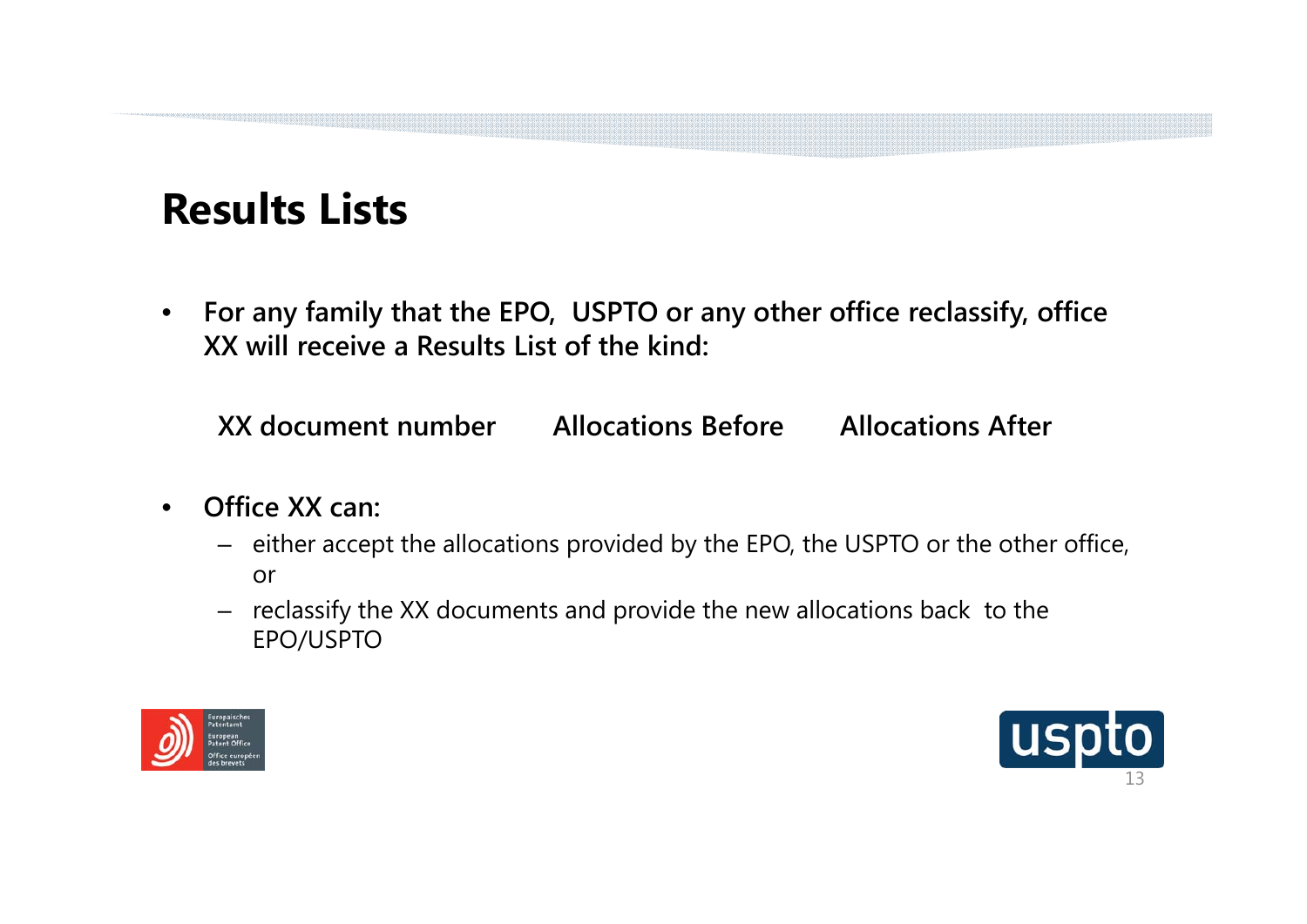### **Soft deletion of Invalid symbols**

(following a CPC revision, symbol X is to be deleted from the CPC scheme)

**EPO/USPTO reclassification completed**

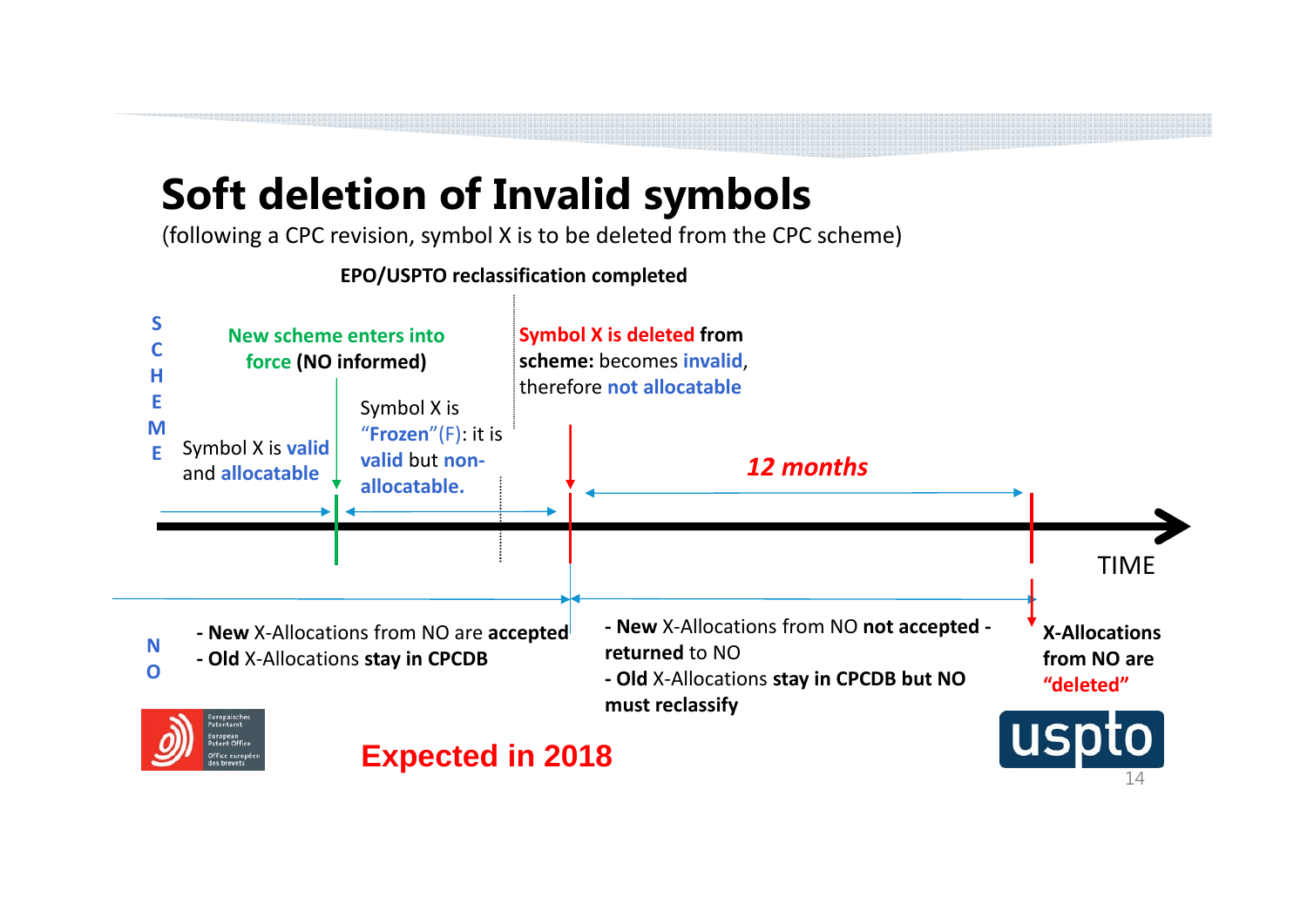# **Classification of Utility models**

- $\bullet$ **Utility Models are valuable Patent Information as well**
- $\bullet$ **If resources allow, they should also be classified**
- $\bullet$ **Of secondary priority compared to patent documents**



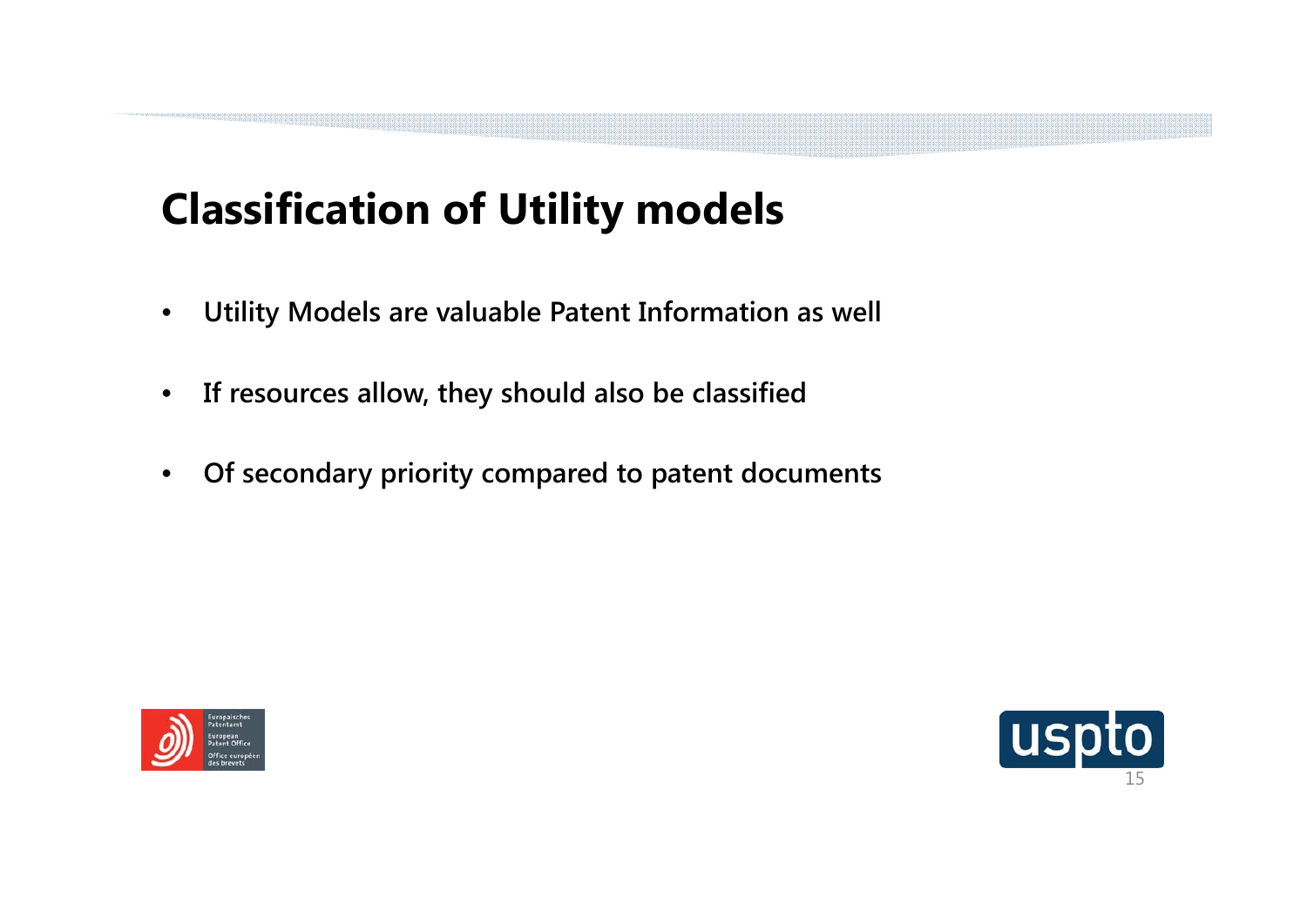# **Classification of PCT applications from ISAs**

- $\bullet$ **PCT documents are of high prior-art value**
- $\bullet$ **ISAs are requested to classify PCT files they search in CPC**
- $\bullet$  **Exchange of data?** 
	- KIPO has proposed to exchange this data via WIPO (PCT Circular C. PCT 1488)
	- $\equiv$ Bilateral workflows?

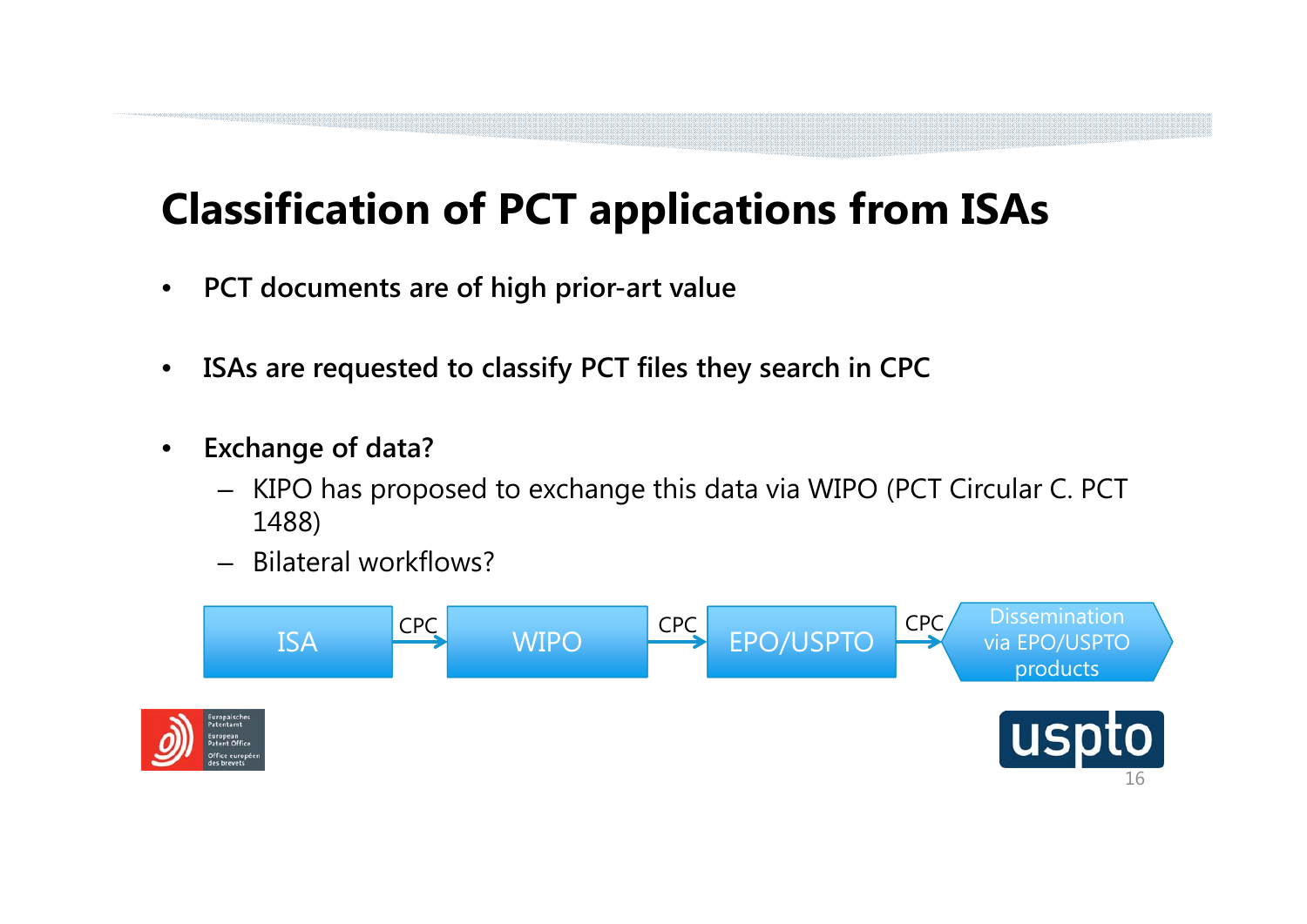# **Use of CPC-CE by National Offices**

- $\bullet$  **Access will be given to the National Offices in the new CPC-CE (Collaborative Environment) tool for:**
	- Scheme viewing
	- $-$  Communication interaction between experts
	- CPC Revisions
		- Follow and comment on EPO/USPTO revision projects
		- Making proposal requests for new CPC revisions



**Expected by the end 2018**